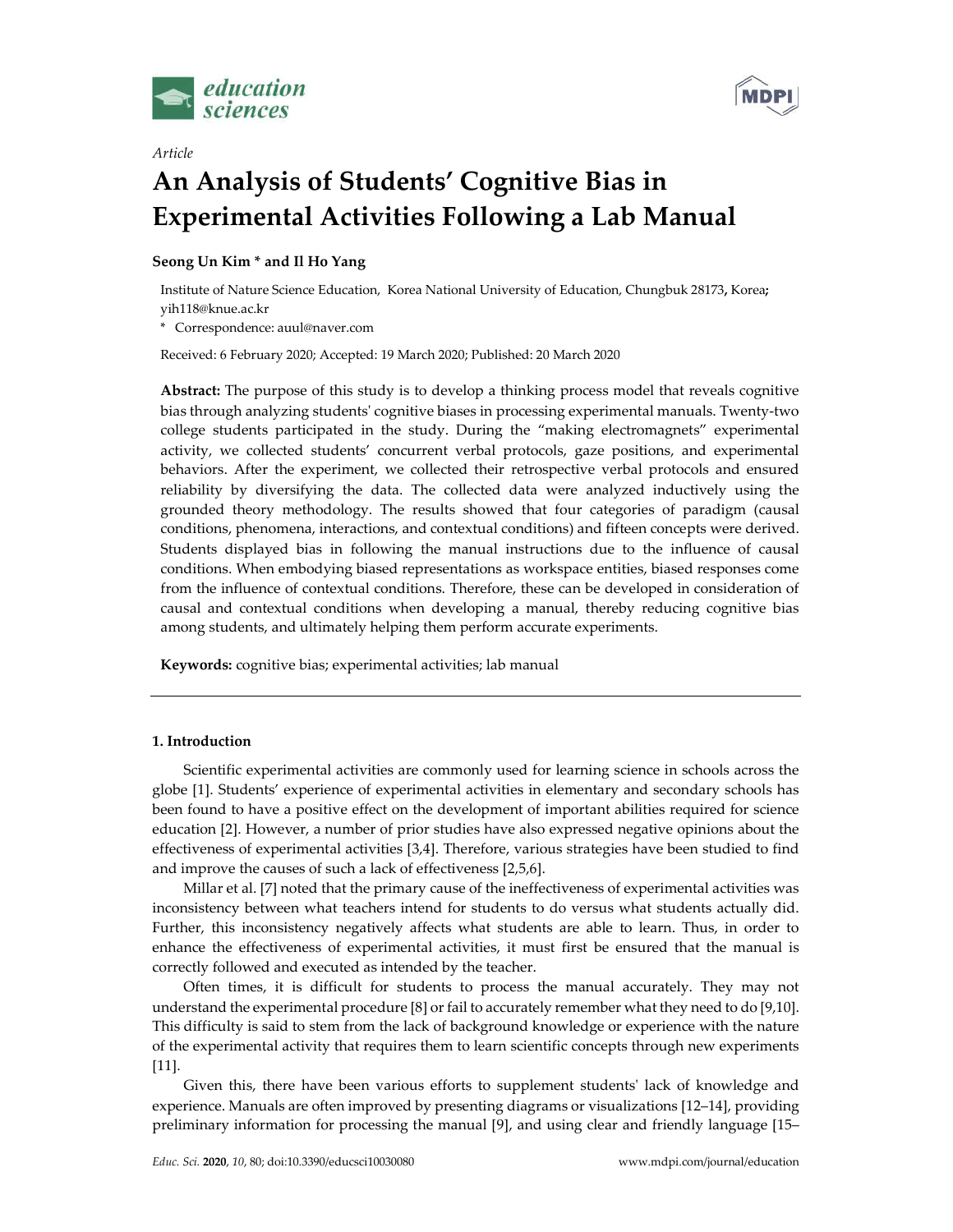17]. These aforementioned studies focused on reducing the cognitive load arising from manual processing, making it easier for students to process manuals. However, easy handling of the manual is one thing and accurate processing is another. Therefore, reducing the cognitive load on students cannot be the fundamental solution.

This study assumes that students are unable to accurately handle their manuals because of their cognitive bias and focuses on the fact that students employ heuristic thinking in experimental activities. The human thought process is heuristic in nature—a person makes decisions unconsciously using only some of the information available [18]. Most people only focus on a few pieces of information and make decisions using empirical and intuitive reasoning based on a simplified model because they are not able to quickly identify and integrate the vast amount of information before them when making decisions [19]. Therefore, heuristic thinking sometimes hinders rational and logical decision making [18] and is likely to result in abnormal problem solving by cognitive bias [20].

In the field of science education, various studies have been conducted on confirming bias in scientific reasoning [21–28]. In the context of scientific reasoning, confirmation bias is considered to mislead explanations, blinded by the evidence that is inconsistent with beliefs, and disable logical and rational explanations based on evidence [29]. If there are many cognitive biases, even if the same information is encountered, problem solving may become irrational by selectively accepting it narrowly and applying an unscientific causal rate. In other words, eliminating cognitive bias can be one of the key strategies to handling experimental manuals correctly.

The purpose of this study is to develop a model that can explain the process and causality of cognitive bias by analyzing the cognitive bias that appears in students' manual processing. Based on these results, we thereafter discuss implications for how to accurately handle the manual and increase the effectiveness of the experimental activity.

#### **2. Method**

Cognitive bias is not readily apparent through behavior. In order to analyze cognitive bias, we need to collect students' internal thinking processes. In this study, the Think Aloud Method was used to collect the thinking process. Eye disease and eye vision were considered in collecting eye movement data. For theoretical saturation, we sampled students from various majors and backgrounds. To collect high-quality Think Aloud Method data, we recruited twenty-two national undergraduate students (5 males, 17 females) to participate in this study. We ensured that they were non-science majors and without any scientific expertise. Only data from 18 participants were analyzed; four participants were excluded as their cognitive biases were not evident in the data analysis.

The task was to develop experimental manuals that can allow students to observe natural phenomena and inductively learn science concepts by fully reflecting the experimental activities of elementary and secondary schools. The topic of the task was "making electromagnets". To accomplish the task, participants use nails and enamel wires to make electromagnets and observe the changes from opening and closing the switch, as they approach the dressmaker pins and compasses. Participants would ideally learn about the properties of electromagnets by observing the phenomena.

The task consisted of a title, preparation materials, experimental procedures, and a photograph of the experimental activity. The task involved reviewing the content validity of four science education experts who have experience in elementary and secondary science education and have eye tracking research experience as well. The evaluation criteria for the validity review consisted of four items, which included questions on whether the project correctly reflected the experimental activities of the elementary and secondary school field. 1. Is it a task that can improve conceptual understanding through the experimental activity? 2. Is it a task that participants in the study can perform individually? 3. Is the difficulty of the task appropriate for participants and unable to be resolved in an automated way? 4. Is the task to minimize the experimental error? The response for these items were to be rated on a 5-point Likert scale, and the final Context Validity Index (CVI) was 0.91.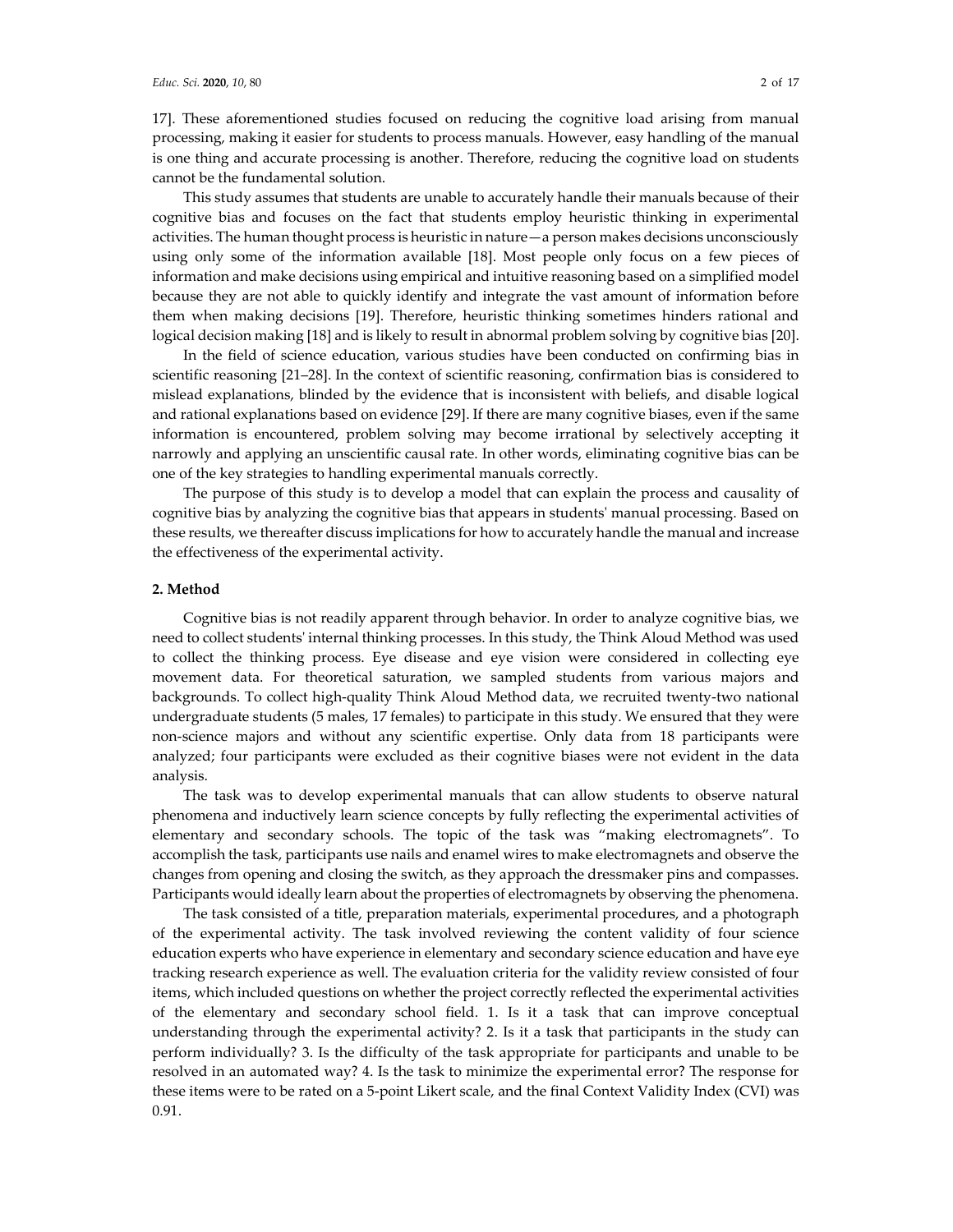Students' concurrent verbal protocols (CVP), gaze positions, experimental behaviors, and retrospective verbal protocols (RVPs) were collected. Reliability was ensured by diversifying the data. In-depth analysis of cognitive biases in experimental activities requires clues actually uttered by participants [30]. These clues appear in certain dynamic contexts, and researchers can use these clues to develop a description of the participant's thinking [31]. One useful clue here is to collect the CVP, which is a Think Aloud Method measure, of the participant during the experiment. This is an externalization of the contents of working memory during work [32], which is a continuous expression of the participant's ideas during work. The advantage of CVP collection is that people's expression of their thoughts that are spoken in the absence of any judgment makes it direct and

be a means of constructing and validating cognitive processing theory [33]. Another clue is to collect their RVP, a Think Aloud Method measure about their experience, after the task has been completed. RVP collection can be used as a complement to the drawbacks of CVP collection. In fact, the cognitive process is faster than the verbal process, and hence, the research participants may actually be thinking more than during the verbal process, and because certain cognitive processes are unconscious, they may not be adequately expressed or may be totally ignored [34]. RVP collection is needed to offset these shortcomings and to complement the cognitive process represented by CVPs [35].

automatic thought utterance without delay [33]. Because CVP content reflects thought as it is, it can

In addition, since the thinking process changes sensitively in response to changes in the working environment, there are very few clues that reveal the complex individual thinking process. Besides, there are many parts of the process where there is a high density of decisions to be taken, which is processed unconsciously. Therefore, it is difficult to analyze in detail what process actually occurs, and thus there are some thought processes that cannot be analyzed by the Think Aloud Method generally used in the study of cognitive processes. In this study, the eye tracking method was used to collect gaze positions to resolve these difficulties. Because gaze movements correspond to changes in situational awareness [36], gaze position can be used to infer perceptions of participants' situations in complex work situations [31].

The experimental process was as follows. Participants who entered the laboratory first performed the Think Aloud Method training for 15 to 20 minutes. Afterwards, the task was carried out while wearing the eye tracker, which collected CVPs, gaze positions, and experimental behavior. After the task was carried out, RVPs of the situation were collected using a gaze video recording the process of performing the task with an eye tracker. Gaze positions and CVPs were collected using Tobii Pro Glass 2 from Tobii, while RVPs and experimental behavior were collected by video camera.

In this study, the grounded theory methodology was used to theorize inductively based on actual phenomena to discover the conceptual meaning inherent in the phenomena. The data analysis follows the grounded theory methodology by Strauss and Corbin [37]. Thus, it uses a flexible approach to the study, rather than employing analytical and systematic procedures. In particular, the framework of the axial coding paradigm was intended not to be overly dependent on the structure presented by Strauss and Corbin [37], but rather to form a paradigm that would be useful for describing phenomena.

The experimental activity situation is very dynamic. The workspace changes rapidly and students are constantly required to make momentary changes. Therefore, to analyze the thought process closely, it is necessary to know what happens over time and what kind of thoughts occurred at that time. Participants express very different behaviors and thoughts as the environment changes. Therefore, the situation and the thoughts and behaviors of participants should be analyzed in an integrated way. Therefore, we transcribed gaze positions, RVPs, and experimental behavior according to the order of time around CVPs. The following table shows some of the transcriptions (Table 1).

**Table 1.** Example of a transcript. CVP, concurrent verbal protocols; RVP, retrospective verbal protocols.

| Behavior<br><b>Gaze position</b><br><b>Time</b> | ם זר<br>DVD<br>n |
|-------------------------------------------------|------------------|
|-------------------------------------------------|------------------|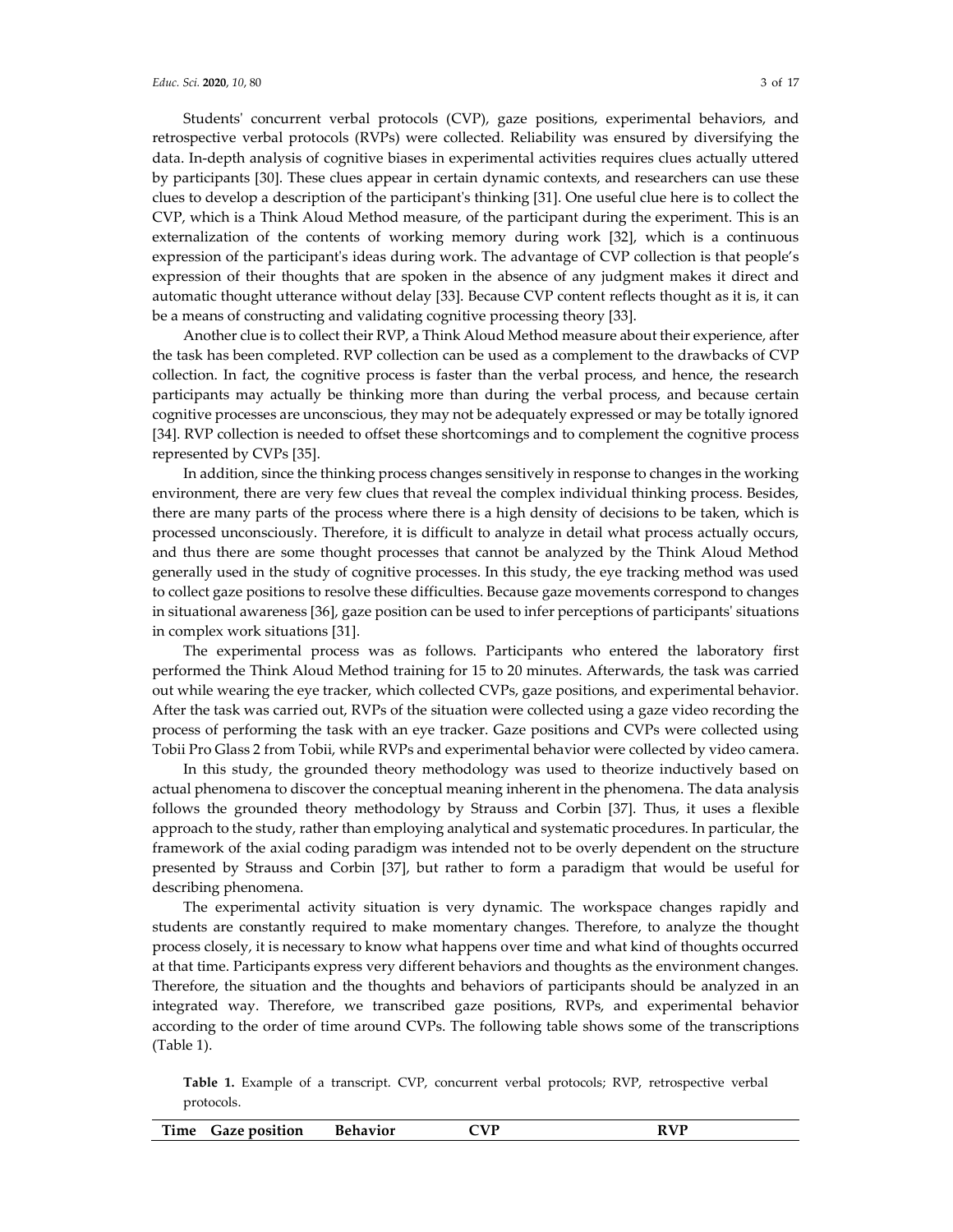| 044 | Procedure no 4<br>End of enamel<br>wire                                                              | Reading                                                                                                     | Then, using the<br>sandpaper  the<br>procedure no 4 ends of the enamel<br>wires?   |                                                                                                                                                                                                                                                                                                                                                                                                                                                     |
|-----|------------------------------------------------------------------------------------------------------|-------------------------------------------------------------------------------------------------------------|------------------------------------------------------------------------------------|-----------------------------------------------------------------------------------------------------------------------------------------------------------------------------------------------------------------------------------------------------------------------------------------------------------------------------------------------------------------------------------------------------------------------------------------------------|
| 045 | Sandpaper in<br>the box<br>Procedure no 4<br>Procedure no 2,<br>3<br>Electromagnet<br>in the picture | With one hand,<br>find the<br>box<br>the enamel wire<br>with the other<br>hand                              | the sandpaper?<br>Touch the end of Take off the cable<br>sheath?                   | I again read the first sentence and the<br>second sentence separately.<br>Continuing, the cable sheath is a bit<br>sandpaper in the Does this strip off like this, and the cable sheath is a piece<br>of rubber, that's called a cable sheath,<br>right?<br>I think the enamel wire was a bit<br>confusing because I did not know<br>what the enamel wire's cable sheath<br>was.                                                                    |
| 046 | Other supplies<br>Procedure no 4<br>enamel wire                                                      | Look for other<br>supplies in the<br>box<br>Sandpaper and Look again at the<br>sandpaper and<br>enamel wire | Is this not an<br>enamel wire?<br>There's only one<br>wire.                        | I had this idea at first. Because there is<br>nothing mentioned about the material,<br>and I do not know anything about the<br>material, I found this part confusing.<br>At the moment, I began to think, did I<br>start wrong from the beginning?<br>As I kept thinking, I became a little<br>convinced that this was an enamel<br>wire, because there were no other<br>supplies.<br>But if there was another wire, I would<br>have been confused. |
| 047 | Part of enamel<br>wire rubbed<br>with sandpaper                                                      | Fold the<br>sandpaper<br>outward, fold it<br>in half, rub it<br>with enamel wire                            | I do not know if<br>the cable sheath<br>will strip off or<br>not.<br>Ah! Stripped. | It looked like it was stripped because<br>the color looked slightly worn.                                                                                                                                                                                                                                                                                                                                                                           |

First, we repeatedly reviewed the transcription data and extracted the parts which showed cognitive bias. In this study, it is important to distinguish between cognitive bias and general problem-solving strategies. Thus, using Tversky and Kahneman's [38] definition of cognitive bias as "systematic deviation from normal behavior", we extracted thoughts and behaviors that differed from normal behavior. After that, the extracted data were reviewed to exclude general problemsolving strategies such as trial and error or means–ends analysis.

In order to increase the reliability of the cognitive bias extraction, we extracted cognitive bias from the data of three participants and analyzed it together with internal reviewer. Further discussion confirmed the cognitive bias. A total of 55 cognitive biases were extracted from 18 of the 22 participants. The data of 4 study participants were excluded from the analysis because no cognitive bias was extracted.

The extracted cognitive biases were analyzed according to the analysis stage of the grounded theory methodology. In the open coding stage, the concept is named through line-by-line coding. To extract similarities and differences between cognitively-biased experimental behavior and general experimental behavior, the extracted data were analyzed through a qualitative analysis strategy. Concepts were named and categorized through this process.

In the axial coding stage, categories were developed and linked to each other in relation to the occurrence of cognitive bias. The axial coding paradigms were modeled with a focus on "phenomena", the "causal condition" that contributes to cognitive bias, "interaction" with the workspace under cognitive bias, and the "contextual condition" that affects the type of interaction response.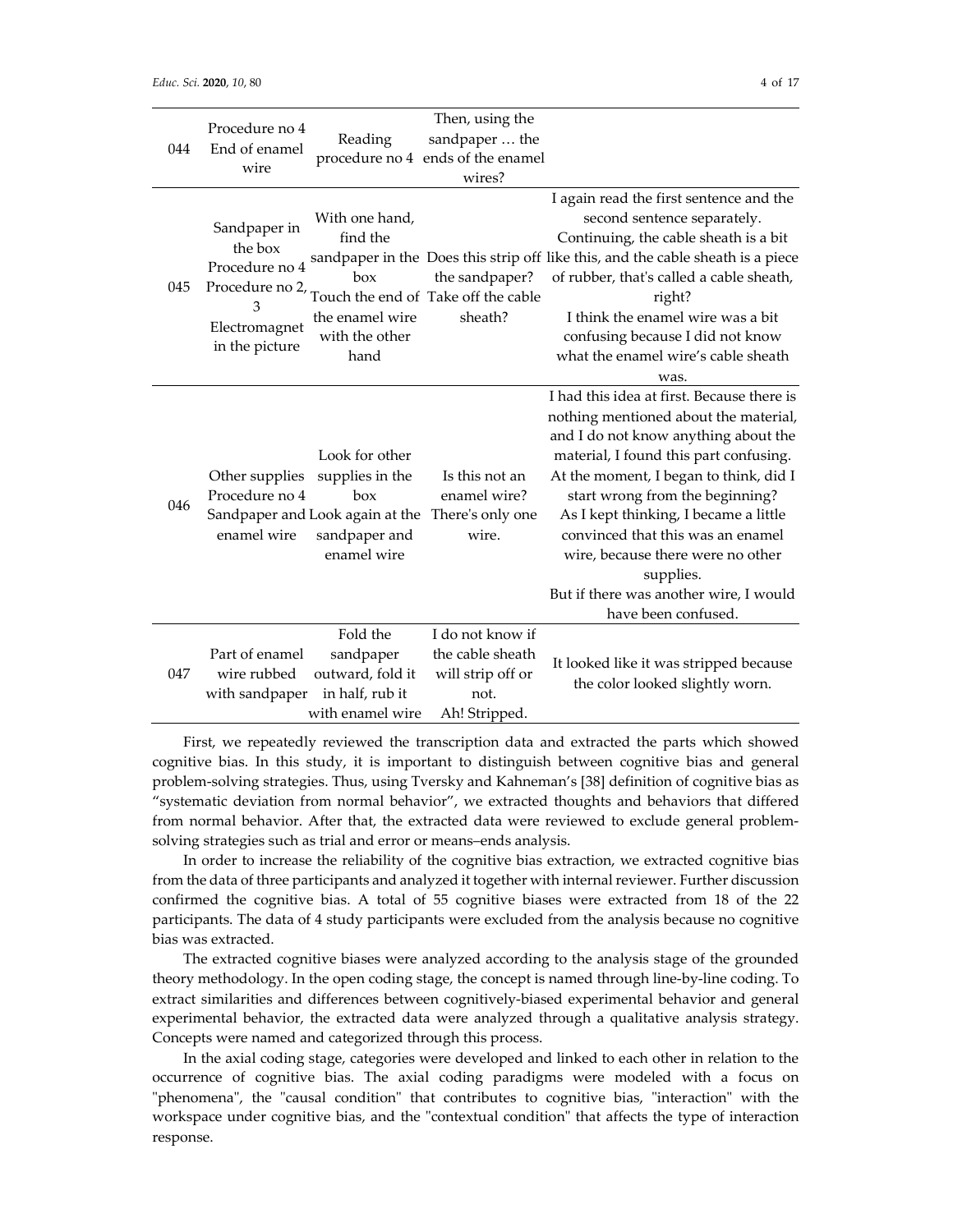In this study, we were aware that the experience and perspectives of researchers throughout the research process may act as preconceived ideas. To ensure the validity and reliability of the research, we have stated and described them in terms of the researcher's own reasoning. In addition, we discussed the naming and categorization of concepts in the coding process through the sharing of research contents with external consultants.

## **3. Results**

In order to clearly understand the cognitive bias in the experimental activities, it is necessary to understand cognitive bias in comparison to normal manual processing, which does not show any cognitive bias. Normal manual processing can be derived by excluding conditions related to the occurrence of cognitive bias in the inductively modeled cognitive bias model.

The processing of experimental manuals requires the active use of knowledge and experience, as well as the information given in the manual [7,17]. In addition, the procedures written in the manual should be executed in the workspace to actively interact with the results being implemented. The normal manual processing model is shown in Figure 1.



**Figure 1.** The normal manual processing model.

In the first stage of manual processing, information sources such as knowledge, experience, manual, and workspaces are used to represent the procedures presented in the manual and to execute what is represented in the workspace. Representation is the hypothetical, inner image or text of the mind, in which an entity is conceived [39].

Abrams and Millar [40] introduced representations as an internal process, in contrast to the execution of physically implemented tasks in the processing of the manual. Other studies [41,42] described the use of the manual and its subsequent maintenance of the procedure. In this study, the concept of "representation" in describing the thinking process is considered to be more structured and introduced.

The representations can be divided into two types depending on their content: procedural representation and outcome representation. A procedural representation is an internal representation of how a procedure is executed. It includes details such as time sequence, direction, and quantity. The processing of user manuals, such as furniture assembly, the process of mentally thinking how to assemble, is essential [43,44]. In processing the experimental manual, the procedure is also represented internally. In order to carry out the procedure correctly, it is essential that the procedural representation is as intended by the manual.

On the other hand, an outcome representation is an internal representation of the results that are expected to occur when the procedure is performed. In the processing of user manuals, it is important to carefully think about what would happen after the procedure [43,45]. In the processing of the experimental manual, the expected results from performing this procedure are represented internally. The outcome representation serves as a "standard" to confirm the successful execution of the procedure in comparison with the entities implemented in the workspace [43]. In this study, representation as a phenomenon appearing in manual processing was not clearly distinguished into procedure representation or outcome representation, because it is meaningless to distinguish clearly, but was used in analysis.

In the second stage of manual processing, we matched the representation and the execution result implemented in the workspace. This was achieved by analyzing the interaction with the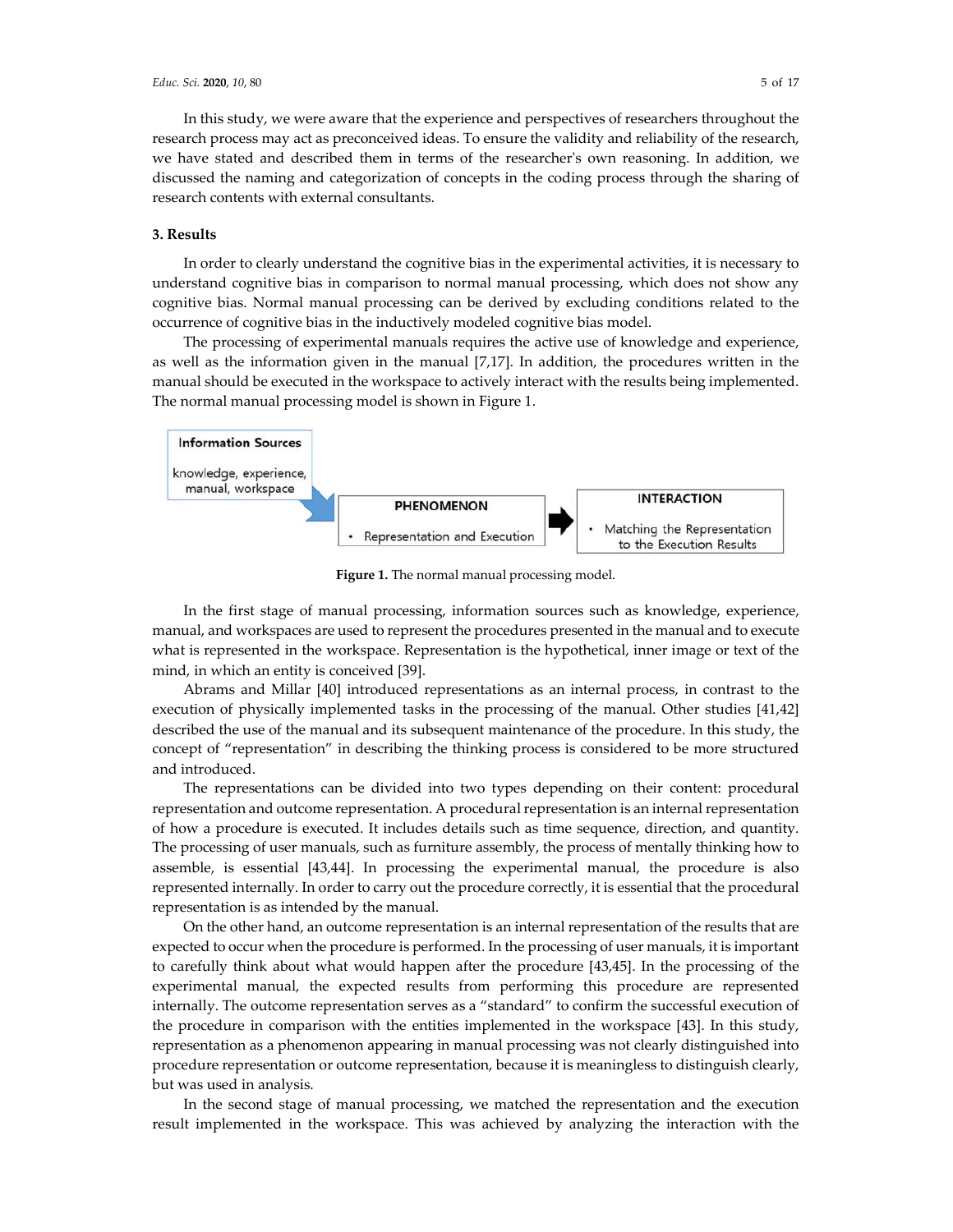back to the initial step of reading the manual.

workspace, which compares and evaluates the workspace based on the representation. If the representation and the execution result do not match, the cause is primarily regarded as a problem in the workspace. Participants try to find and solve the cause in the workspace to match the representation with the execution result. However, if they do not find inconsistent causes in the workspace, they then look for the cause in the representation. If it is due to the incorrect representation of the procedure because they did not understand the manual correctly, they could go

On the other hand, if the representation and the execution result match, the procedure is regarded as completed; the method of processing the next procedure is then repeated (representation and execution using the information source to match the representation and the execution result).

The thinking process model, which reflects cognitive bias, includes two additional conditions in the processing of the manual compared to normal manual processing. The cognitively-biased manual processing model derived from this study is shown in Figure 2.



**Figure 2.** The axial coding paradigm model.

A cognitively-biased manual process is used to represent and implement the process using information sources, just as in normal manual processing. After that, it interacts with the results implemented in the workspace. The purpose of the interaction is to match the representation and the execution result of the workspace, as in a normal manual process. However, there is an important difference in that cognitive bias occurs in the thinking process.

The phenomena and interactions in yellow indicate the cognitively-biased part of the thinking process. In the process of representing and executing the procedure, which is the first step for processing the manual, biased representations are generated by causal conditions and executed accordingly. Subsequently, in the process of interacting with the workspace, which is the second step for processing the manual, contextual conditions affect the interaction and perceive the workspace as biased.

Table 2 describes the concepts and their explanations as inductively categorized from the data.

| Category         | Concept                | Explanation                                        |  |  |
|------------------|------------------------|----------------------------------------------------|--|--|
|                  | Biased                 | Representing cognitive bias which differs from the |  |  |
| Phenomenon       | Representation and     | manual's intent, and executing biased              |  |  |
|                  | Execution              | representation in workspaces                       |  |  |
| Causal Condition | <b>Tool Affordance</b> | Inducing a particular action using the apparent    |  |  |
|                  |                        | features of a tool                                 |  |  |

|  | Table 2. Category and concept. |  |  |
|--|--------------------------------|--|--|
|--|--------------------------------|--|--|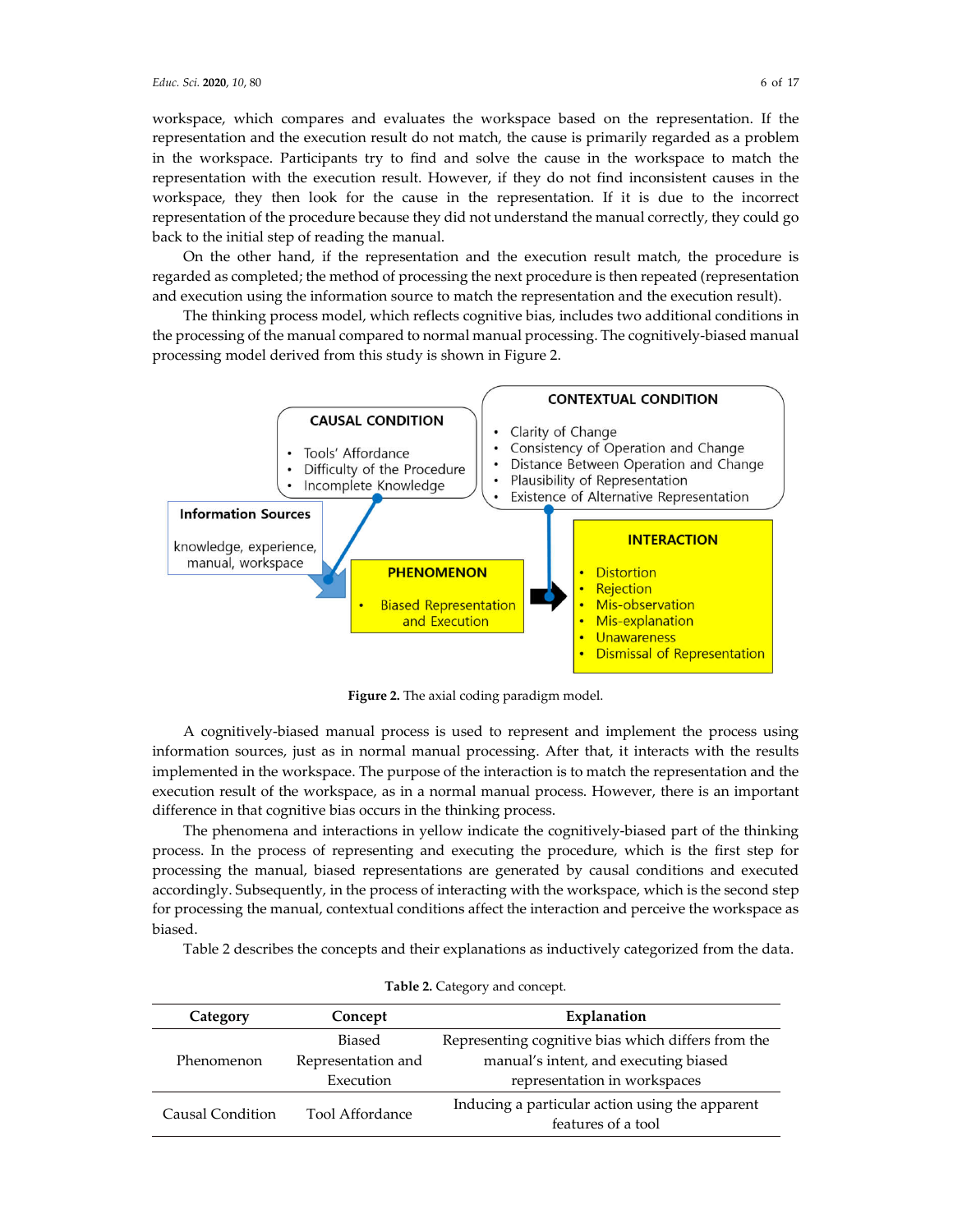|                         | Difficulty of the<br>Procedure                | Difficulty in understanding the full contents of the<br>procedure                                                                  |  |  |
|-------------------------|-----------------------------------------------|------------------------------------------------------------------------------------------------------------------------------------|--|--|
|                         | Incomplete<br>Knowledge                       | Wrong scientific concepts, related to previous<br>experience                                                                       |  |  |
|                         | Distortion                                    | Being mistaken for observing expected results,<br>even if there is no change in operation                                          |  |  |
|                         | Rejection                                     | Thinking of the cause of an experimental error as a<br>methodological defect, not accepting the<br>observation results             |  |  |
| Interaction             | Mis-Observation                               | Wrongly describing results due to erroneous<br>observations                                                                        |  |  |
|                         | Mis-Explanation                               | Wrongly describing results due to biased<br>representation                                                                         |  |  |
|                         | Unawareness                                   | Failing to observe small changes                                                                                                   |  |  |
|                         | Dismissal of<br>Representation                | Recognizing that a representation is biased, trying<br>the representation again                                                    |  |  |
|                         | Clarity of Change                             | Changes made by an operation are not ambiguous<br>or obvious                                                                       |  |  |
|                         | Consistency of<br>Operation and<br>Change     | The same operations have the same variations;<br>thus, the same changes are consistent with the<br>operation                       |  |  |
| Contextual<br>Condition | Distance Between<br>Operation and<br>Change   | The location and time of the operation and the<br>location and time of the change are both close to<br>and distant from each other |  |  |
|                         | Plausibility of<br>Representation             | Representation is detailed and can explain several<br>things                                                                       |  |  |
|                         | Existence of<br>Alternative<br>Representation | Alternative representations exist in addition to<br>present representations                                                        |  |  |

## *3.1 Phenomena—Biased Representation and Execution*

The first step in processing a manual is to represent and execute a procedure; to represent a procedure, given information sources must be used. At this time, the causal condition causes the biased representation. The biased representation is executed in the workspace and embodied as an external entity.

Participants do not easily notice that their representations are biased. It is not known whether the manual has been successfully handled as intended until the representation is realized in the workspace. This is because successful processing of procedures can be seen by checking the workspace to ensure that the representation and the result match. Checking whether the representation and the result match is determined based on biased representation. Therefore, it is difficult to judge whether the processing is successful because the criteria of judgment are biased. This shows that in manual processing, accurately representing the procedure is crucial for successful processing.

## *3.2 Causal Condition*

The causal conditions that lead to biased representation in the processing of the information source do not appear to be clearly independent of each other. Students' internal conditions, such as "incomplete knowledge", affect external conditions such as "tool affordance" and "difficulties of the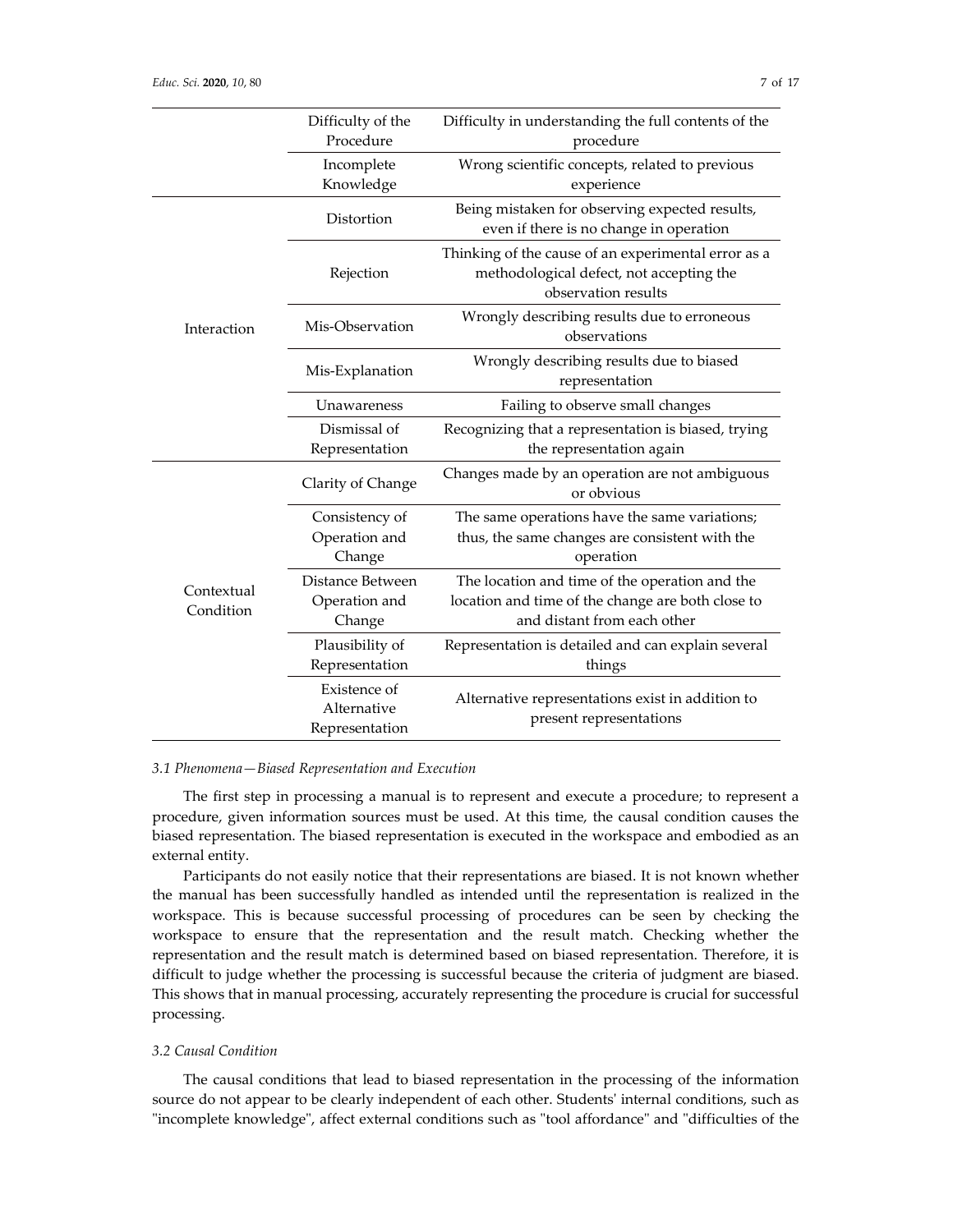procedure." Causal conditions are related to and interact with each other and serve as causes of biased representations.

#### 3.2.1 Tool Affordance

Affordance, a term first proposed by Gibson [46], is present when a person detects a tool, automatically thinks of the tool's potential behavior, and uses it accordingly [47]. This means that features such as appearance and circumstances of certain tools naturally lead to specific actions.

The tools used in experimental activities have a distinctive appearance and a corresponding affordance. In the manual, demanding that "the electromagnet be brought close to the dressmaker pin with the switch closed", many participants showed that the dressmaker pin was brought closer to the electromagnet instead of the electromagnet being brought closer to the dressmaker pin. In response, we interpreted it to mean that it was empirically appropriate for participants to take small things (dressmaker pin) and bring these closer to them with larger items (electromagnet).

Another example showed that 10 participants did not take both poles of the electromagnet to the dressmaker pins but moved the enameled wire closer to the dressmaker pins. This seems to be due to the fact that the enamel wire was wrapped in the previous procedure of the manual and that it was thought to have a manipulative reaction in the wound part of the electromagnet. As such, the representation of a procedure is influenced by tool affordances.

## 3.2.2 Difficulty of the Procedure

Participants represent only what they understand when the content of the procedure is difficult to understand. Take for example the procedure "cut one end of the enamel line about 10 cm away and wind it 150 times in one direction." Many participants in the study questioned how and why the end of the enamel line should be left with a 10 cm measurement. Therefore, rather than agonizing to understand the meaning of the procedure, some participants in the study only represented and executed the understandable part: "Around and closely wound the enamel line 150 times in one direction." When they wound up all the enamel wires in a nail and connected them to the battery, they realized that the enamel they had to leave was the part that needed to be connected to the battery. It was only then that they realized they had not performed this part of the experiment correctly.

Understanding only a part of the process and flippant handling occur due to the availability bias, resulting in decisions that are based on information or ideas that can be quickly obtained from troubleshooting [48]. When it is difficult to understand the procedure, participants do not refrain from executing it but use only the information that is understandable to them. Procedures that they did not understand at the onset are thereafter understood throughout the process.

This processing appears to be due to the characteristics of the manual. In the manual, the previous procedure is logically intertwined with the following procedure. The state of the results of processing the previous procedure shall be the initial state of the following procedure, the reasons for handling the previous procedure and the expected results shall be associated with the following procedure, and so on. However, the incoherent connection between procedures is confusing in manual processing. In this process, participants infer and execute confusing procedures and reasons for implementing them.

## 3.2.3 Incomplete Knowledge

Background knowledge plays a very important role in manual processing. Familiar tasks that participants already have knowledge about can be processed more quickly and efficiently without difficulty in understanding the manual [42], even if there are errors in the instructions given [49]. On the other hand, if background knowledge is lacking, reasoning is needed to understand the manual. Given that this reasoning can be wrong [45], the effectiveness of manual processing largely depends on the amount of background knowledge a participant has.

Incomplete knowledge can likewise lead to biased representations. This may include preconceptions, misconceptions related to phenomena, and examples of past experiences. In this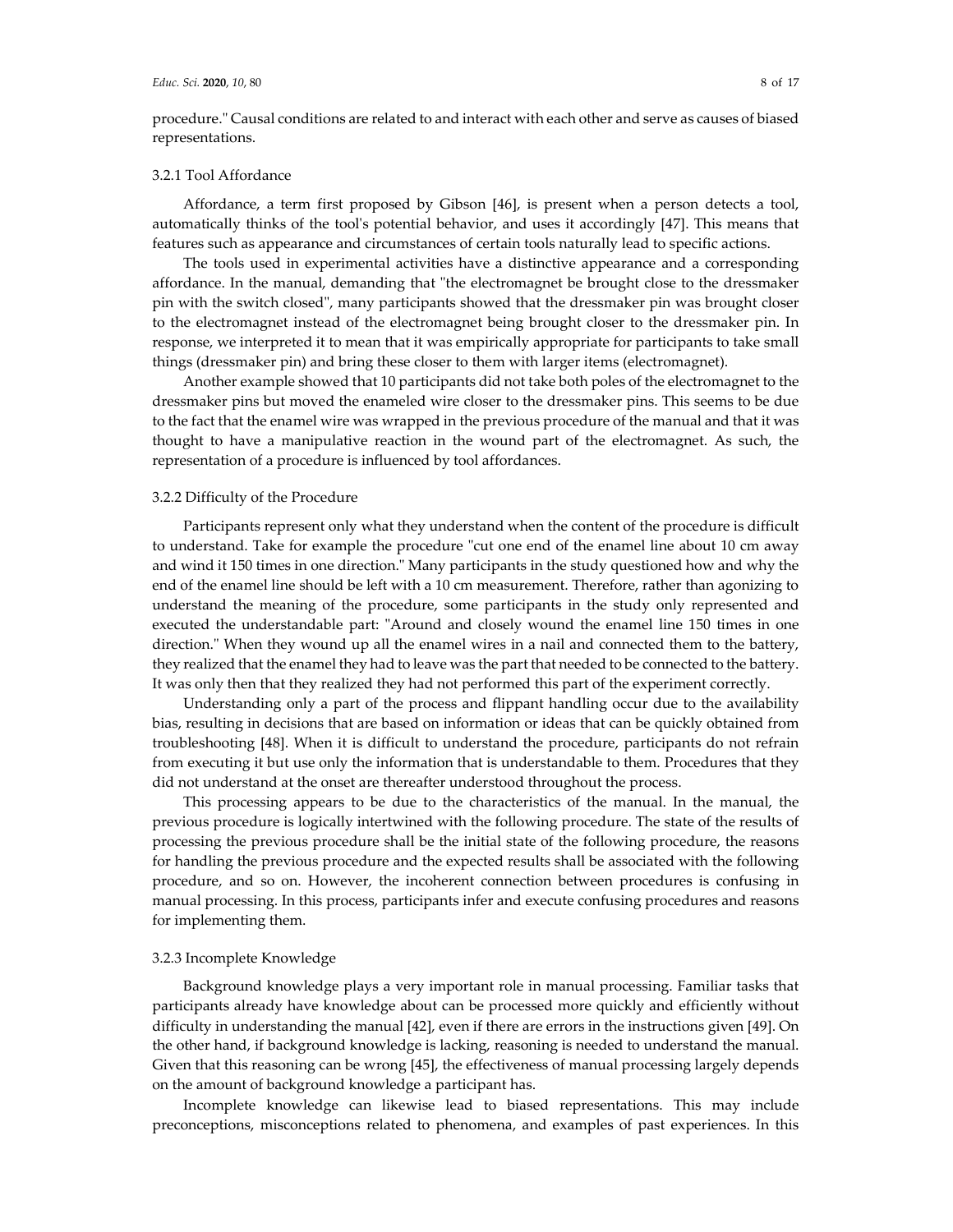study, incomplete knowledge of electric circuit, magnet, magnetization, current, and enameled wire, etc., was applied. For example, a participant who had the misconception that "a non-magnetic nail holds an object made of iron," expected, "because a nail has the clip attached, it is not an accurate result to attach the clip to either poles of the electromagnet when the switch is closed, and the clip should be attached to the enameled wire."

In addition, the past experiences of participants revealed in this study were similar experiment experiences, experiences with experimental tools, and science class experiences in old and impoverished elementary and middle schools. For example, past experiences of scraping off enameled sheaths with knives have led to misrepresentation, disregarding the procedure of "use sandpaper to peel off" as described in the manual.

## *3.3 Interaction*

Since it is necessary to match the results of the workspaces with the representations to complete the processing of the procedures, we compared the workspaces with the representations after performing the biased representations. In this process, participants interacted with the workspace because it adjusted the workspace based on the representation. However, upon matching the result of the workspace based on the biased representation, the execution result was accepted as biased.

Execution with biased representations allows participants to observe what they expect and explain as expected. If the representation is biased, it can be seen that it is difficult to observe the execution results of the workspace accurately, to explain objectively, and to reject the biased representation.

Concepts in the interaction category can be distinguished by the type of interaction response with the workspace. The results are shown in Table 3.

|                                | Was there a<br>change by<br>manipulatio<br>$n$ ? | Is the<br>change<br>accurately<br>observed? | Do they<br>judge the<br>change to be<br>valid? | Do they<br>explain the<br>change? | Is the<br>description<br>of the<br>change<br>correct? |
|--------------------------------|--------------------------------------------------|---------------------------------------------|------------------------------------------------|-----------------------------------|-------------------------------------------------------|
| Distortion                     | X                                                | X                                           | Ω                                              | X                                 |                                                       |
| Rejection                      | $O \text{ or } X$                                | O                                           | X                                              | $\left( \right)$                  | X                                                     |
| Mis-Observation                | Ω                                                | X                                           | Ω                                              | ∩                                 | X                                                     |
| Mis-Explanation                | $\Omega$                                         | Ω                                           | Ω                                              | ∩                                 | X                                                     |
| Unawareness                    | $\Omega$                                         | X                                           | X                                              | X                                 |                                                       |
| Dismissal of<br>Representation | ∩                                                |                                             | X                                              |                                   |                                                       |

**Table 3.** Taxonomy of interactions.

## 3.3.1 Distortion

Distortion is mistaking an observation for the expected result. Participant A closed the switch without the electrical circuit connected when the electromagnet was close to the pin. Thus, although the pin was not attached to the electromagnet, she stated that she observed that the pin was slightly attached and dropped. This reaction distorts the phenomena to conform with what was expected.

## 3.3.2 Rejection

Rejection is the distrust of the observable results in the workspace. Participant I observed the enameled wire wound in the electromagnet, close to the pin, and observed that the enameled wire and the pin did not stick together. The participant was expected to attach the pin to the electromagnet, and so he briefly showed an action to find the cause of the mismatch between the representation and the result, but failed to find the cause and explained that the experiment material—the pin—was not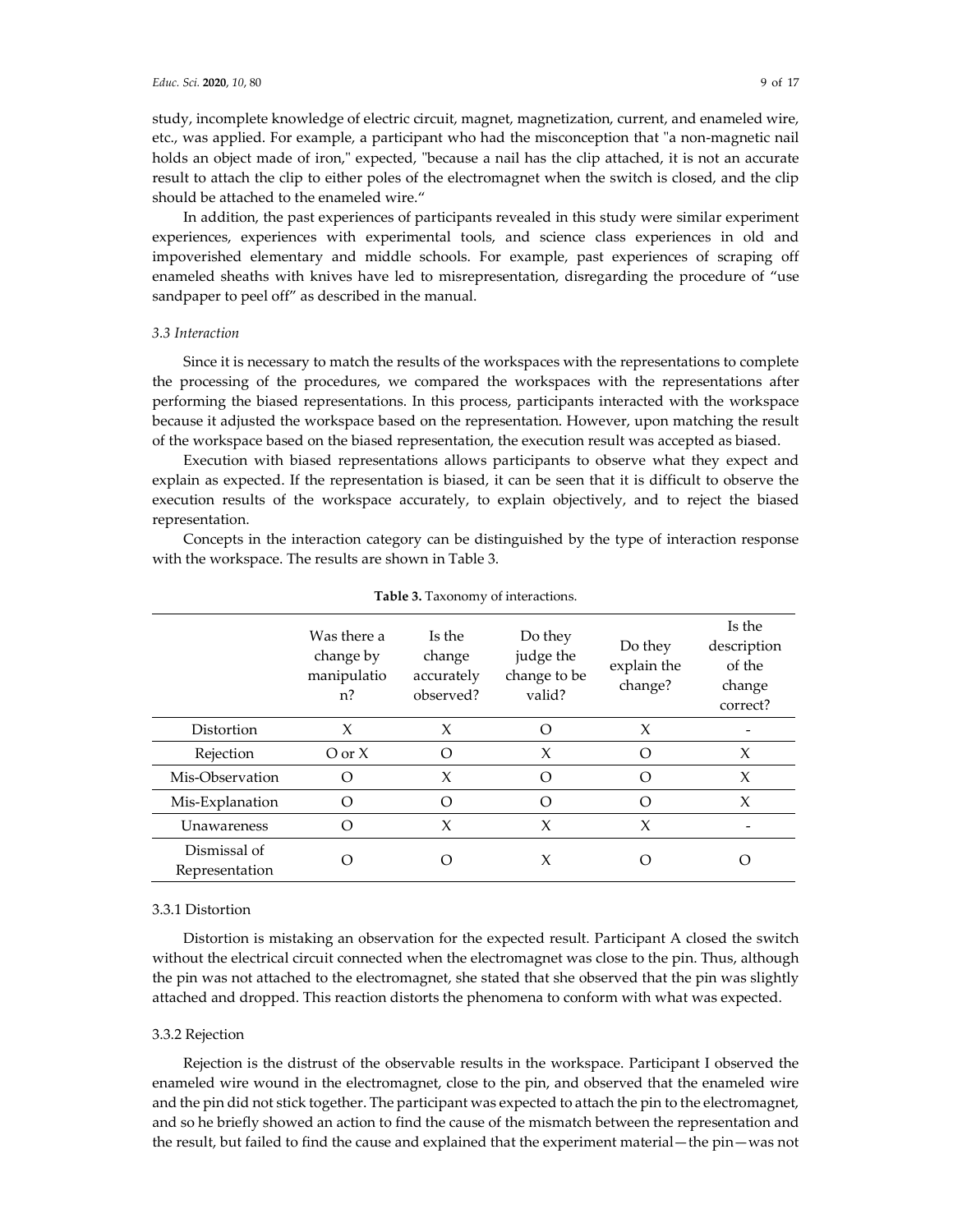suitable. These responses are interpreted as problems in manuals, experimental tools, or methodological flaws that fail to accept the results of the workspace as they are and do not correspond to the representations and the results.

## 3.3.3 Mis-Observation

Mis-observation is a different perception and explanation of the phenomenon due to incorrect operational observation. Participant Q brought the electromagnet closer to the compass to identify the properties of the electromagnet. However, it is not easy to observe changes in the direction of the compass needle by simply operating the electromagnet close to or away from the compass in one direction. Such incorrect operation causes the phenomenon to be observed and explained differently.

#### 3.3.4 Mis-Explanation

Mis-explanation was an accurate observation of the phenomenon, but an incorrect description of what was observed. Participant V observed that the electromagnet was attached to the anode of the electromagnet, close to the pile of pin, and that the pin attached to the anode stretched downward to form an arch. However, he incorrectly explained this phenomenon as one in which an enameled wire wound around an electromagnet pulled a pin. Representation is used as a criterion for judging whether or not the result is consistent in the interaction with the workspace. The biased representation causes the phenomenon to be deflected and explained.

#### 3.3.5 Unawareness

Unawareness is a small change in phenomenon that cannot be observed. Many participants determined whether the sheath had been peeled or not based on the color difference between the peeled part and the part that was not. However, the color difference between the peeled and unpeeled parts was so small that it was difficult to observe. In addition, it was difficult to perceive minute differences even when the representation was biased. These reactions are often manifested by experimental activities in which changes are not obvious but are aggravated by a lack of inquiry ability, such as observation and biased representation.

## 3.3.6 Dismissal of Representation

Dismissal of Representation is to observe and explain the phenomenon accurately, but to recognize that the current representation is biased and to dismiss it. Unlike the other five responses of "interaction", the dismissal of representation is an unbiased response. Recognizing different representations and executions than the intentions of the manual, the process returns to the representation of the corresponding procedure.

Chinn and Brewer [50] suggest that there are eight responses when students deal with anomalous data compared to their preconception. The interaction type of this study led to a similar response to anomalous data as in [50] (rejection, unawareness, dismissal of representation), but their response to the anomalous data was not similar (distortion, mis-observation, mis-explanation). This difference in response could be attributed to the differences in the procedural representations and preconceptions. Preconception, a product of empirical regularity, is a mental model of a phenomenon, and it cannot be easily changed. On the other hand, procedure representation in a simple experimental manual seems relatively easy to change.

In addition, prior belief strongly influences causal reasoning when evaluating evidence, as noted in several studies [51–54]. Likewise, in this study, when comparing the results of the workspace with the representations, the already biased representations have an absolute effect on the interaction with the results, making it impossible to observe the phenomenon accurately.

## *3.4 Contextual Condition*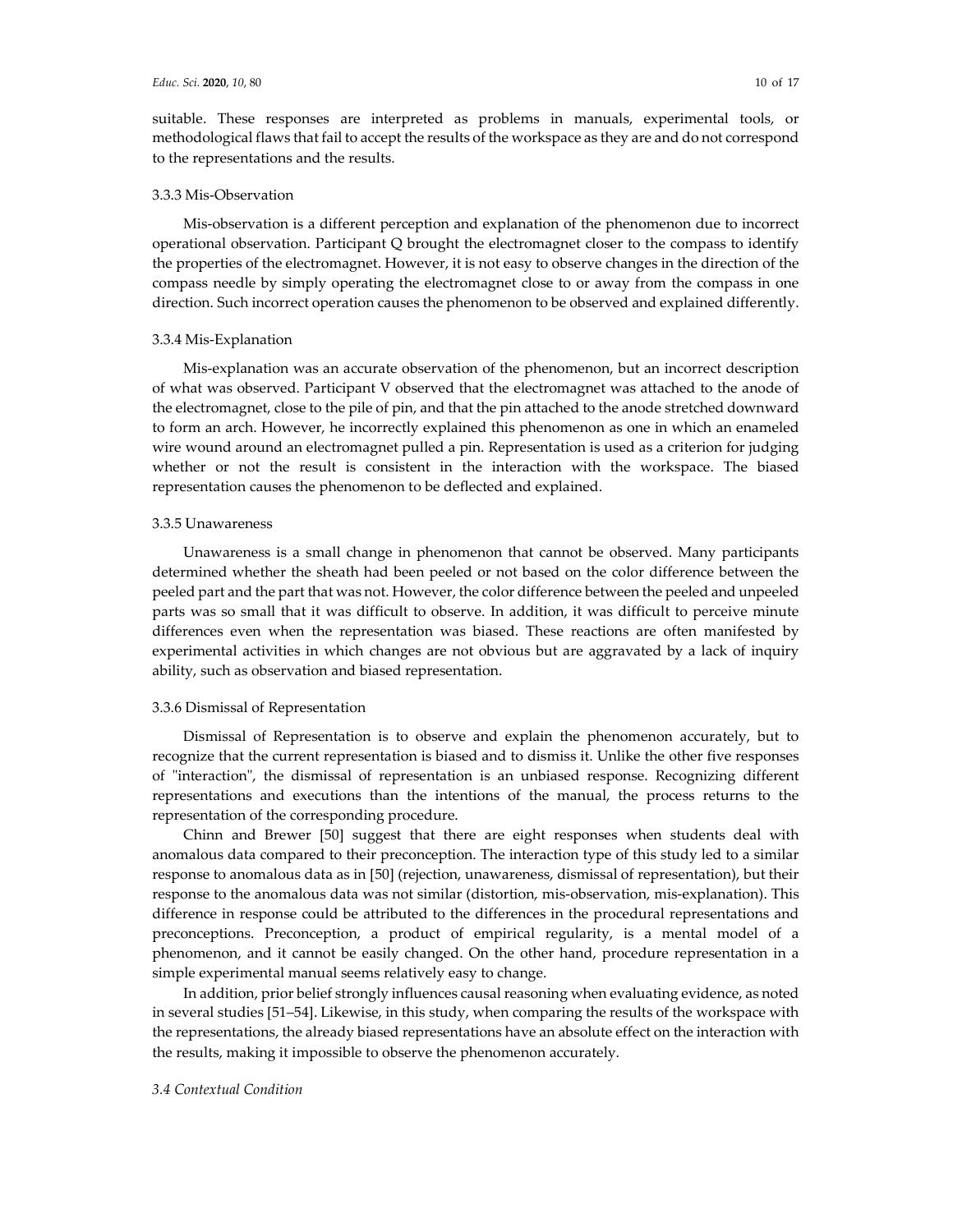Contextual conditions are conditions that affect the type of interaction response with the workspace. These conditions relate to the belief in representation and the characteristics of the observable performance of the workspace in its interaction with the results of the workspace.

The five concepts of contextual conditions presented below are not clearly independent of each other. The five concepts interact with each other and influence the types of responses that interact with the workspace.

## 3.4.1 Clarity of Change

The clarity of change is a matter of how clear the observable result is. Participants observe changes before and after the procedure is executed. At this point, the degree of change by manipulation must be clear at its own level to be perceived. If the changes are too small or ambiguous, it is difficult to observe the changes between before and after the operation, making it difficult to assess the successful processing of the procedures.

#### 3.4.2 Consistency of Operation and Change

The consistency of the operation and the change is that the same change occurs in the same operation that participants perceive. If there is consistency in the relationship between operation and change, it is easy to infer the correlation between operation and change by performing operational observations, which can lead to inductive tendency. However, if the correlation between the operation and the change is not observed due to improper operational observations, the operation cannot be linked to the change.

## 3.4.3 Distance Between Operation and Change

The distance between the operation and the change is about how far apart the operation and the change are in space and time. The spatial distance is how far the resulting change takes place after manipulation; the temporal distance is how long it takes for this to happen after manipulation occurs. The smaller the spatial and temporal distance between manipulation and change, the more favorable it is to observe the phenomenon; the larger it is, the more disadvantageous it is to observe the phenomenon.

## 3.4.4 Plausibility of Representation

The plausibility of representation is the extent to which representation is a plausible explanation for the execution of a procedure. If the representation is logical and specific, participants perceive the representation as plausible. Logical and specific representations include not only procedural representations of how the procedures are to be carried out and outcome representations of expected outcomes, but also the purpose of implementing the procedures. Most importantly, the more plausible the representation is, the more confident the participant is. They think the representation is plausible because it accurately reflects the intent of the manual. However, if the representation is biased and there is high confidence in the representation, it negatively affects the processing of the manual. If the representation and the result do not match because of the biased representation, they consider the problem to be the workspace, rather than thinking that the cause is a matter of representation. Instead, they look for the cause of the discrepancy in the workspace. In other words, if the representation is likely, there is high confidence even if the representation is biased. Therefore, they interpret the result as a frame of representation. On the other hand, if the representation is not likely, it is easy to dismiss the representation because of the lack of confidence in the representation.

#### 3.4.5 Existence of Alternative Representation

The existence of alternative representations is to represent two or more representations in the early stages of representing procedures. If the procedure can be understood in two ways, one of the two meanings is chosen and represented, so there are alternative representations that differ from the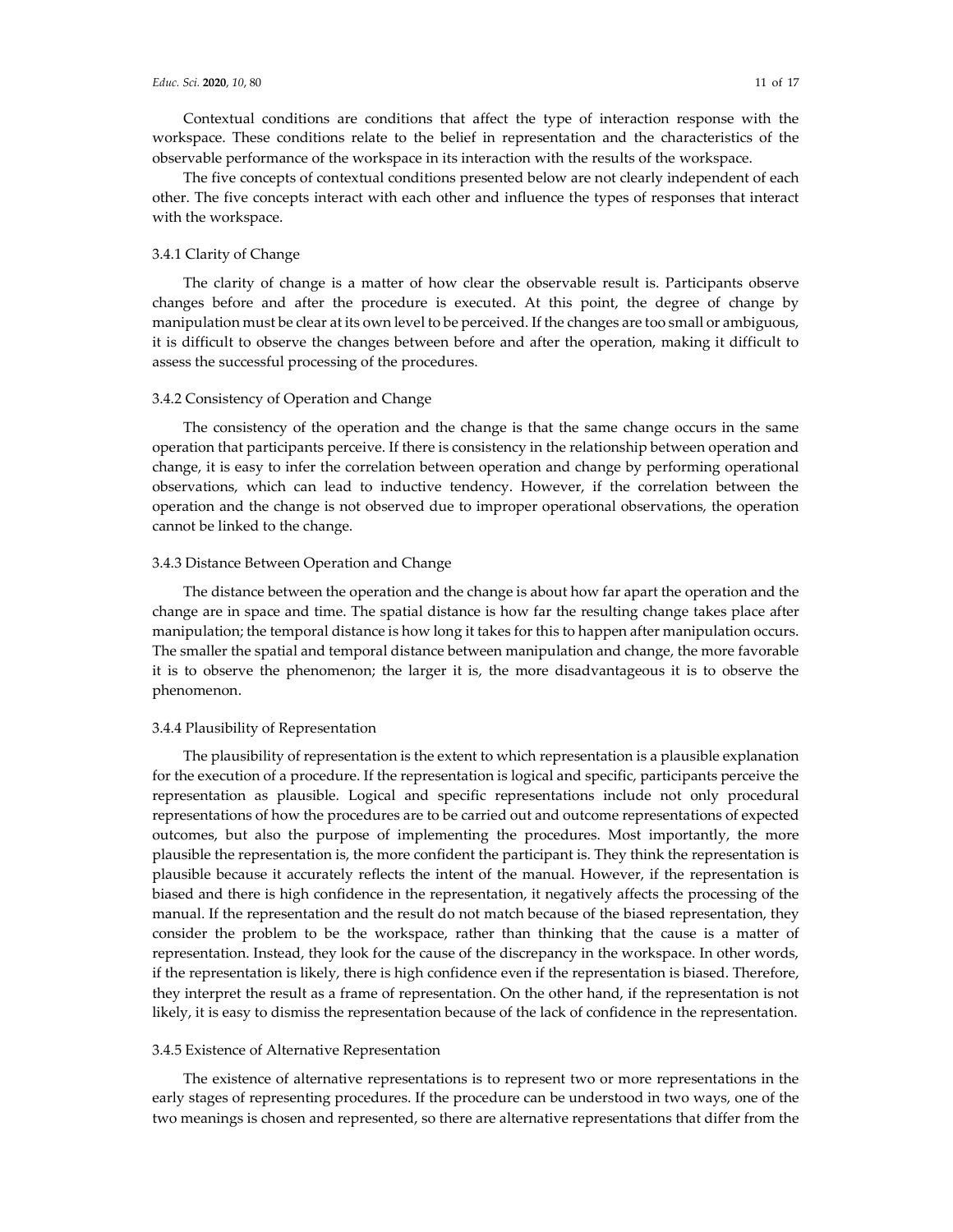current representation. If the participant has an alternative representation, it can be easily rejected if the current representation is inconsistent with the outcome.

#### **4. Discussion**

School experimental activities are inherently complex and ambiguous. Therefore, teachers can control students' experimental activities as intended by providing them detailed procedures through manuals [55]. Previous studies have increased the readability of experimental manuals [56] and structured them to make it easier for students to follow [12,13,16,55]. These high levels of structuralization and detailed guidelines make it easy for students to learn scientific concepts. However, this strategy makes experimental activities meaningless because it makes it difficult to understand the nature of science, scientific practice, and scientific knowledge that students need to learn through scientific experiment activities [2,55]. It prevents students from high-level thinking, and they continue to stay in the "follow the recipe experiment" [5].

As such, there is conflict between the two aspects of improving the effectiveness of experimental activities. There is the dilemma of what to emphasize between the structure of the experimental manual and the high-level thinking experience. To easily follow the experiment activities and to increase the effectiveness of the experiment activities, the experimental manual should be structured. However, if it is highly structured, the effectiveness of learning through the experiment activities is lowered. How do we find the right balance to ride both horses?

This study therefore focuses on how to make students follow the experimental manual accurately, based on the structure of the experimental manual. Analyzing the cognitive bias, which leads to inaccuracies in following the lab manual, provides a completely different view of the effectiveness of the experiment. By removing the part of the experimental manual that may generate cognitive bias by reflecting on the results of the research, it is imperative that we need to construct a manual that students can follow accurately.

The results of this study show that some characteristics are different from the results of previous studies modeling experimental manual processing. Several previous studies emphasize declarative and procedural knowledge [7,17,57–59]. A successful process is closely related to knowledge. In this study too, knowledge related to tasks, and incomplete knowledge, affects cognitive bias. However, in this study, students make decisions using intuitive heuristic strategies rather than rational and logical processing with knowledge and information. In this process, representation can be perceived to be cognitively biased. In particular, tool affordance was derived as one of the causal conditions affecting manual processing. To process the manual correctly, in addition to the background knowledge related to the task, consideration should be given to the affordances of tools empirically and inherently possessed by humans. To prevent cognitive bias, it is necessary to identify tool affordances that adversely affect students.

In addition, previous studies emphasize the classification and selection of information for processing experimental manuals. This is because "noise," which is irrelevant to the performance of experiments, hinders performance, slows it down, and draws irrelevant schemas. To not fail the manual process, noise must be reduced through manual refinement, and students must distinguish between signal and noise in the search for information, discard noise, and focus on the signal [17,57,59]. However, it is not necessary to focus on dividing information from the outside into signal and noise. More importantly, because the signal is transformed into noise or noise into signal, it will interfere with the correct processing, and hence, the manual should be devised to reduce this distortion.

#### **5. Educational Implications**

Based on the results of this study, we can derive ways to prevent cognitive bias in experimental activities. In manual processing, cognitive bias occurs at points where the procedure is represented and at points where it interacts with the results of the workspace by executing it according to the biased representation. Therefore, to prevent cognitive bias, it is necessary to adjust causal and contextual conditions that affect the cognitive bias of two points.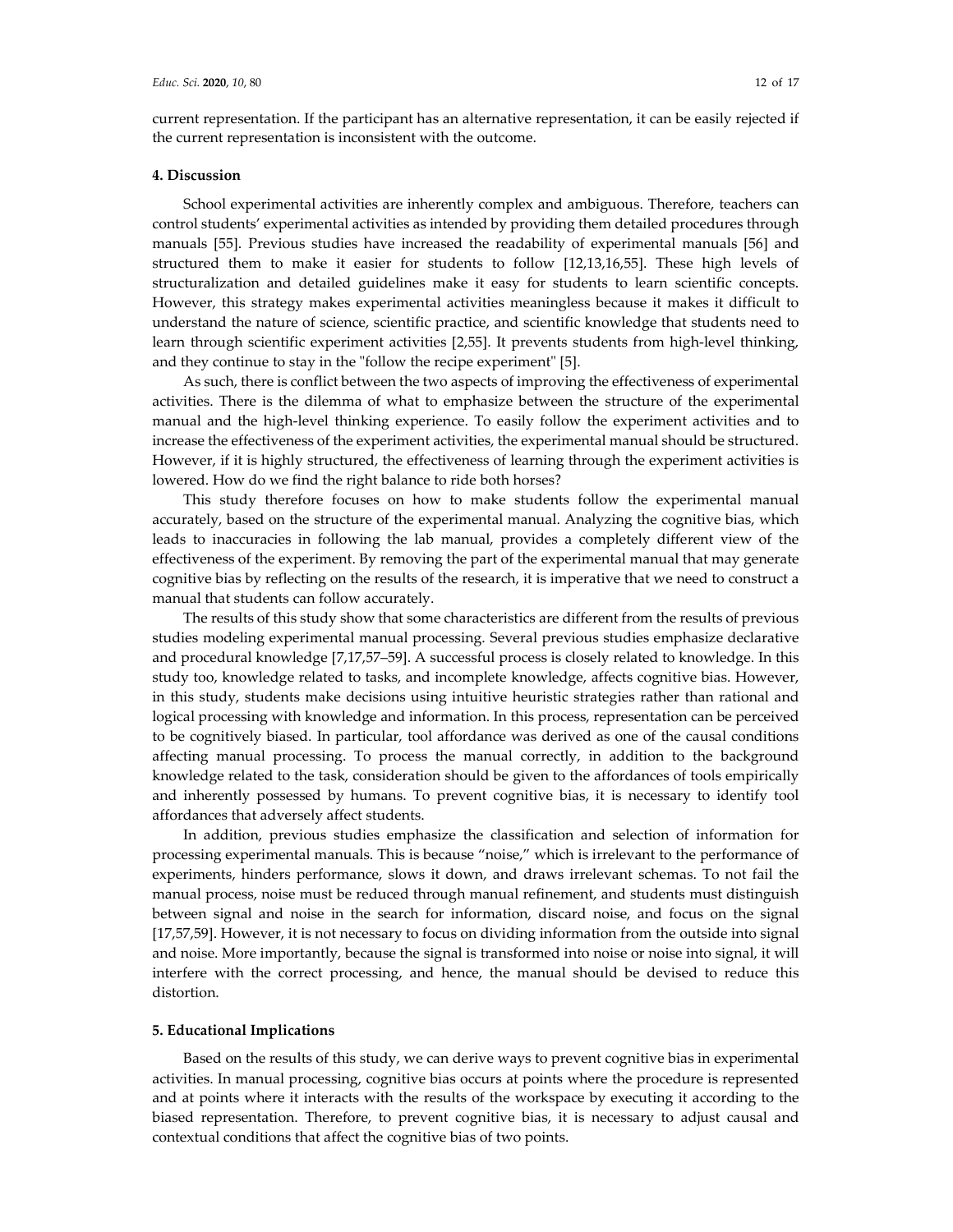In this study, three concepts were derived from causal conditions. The first is "tool affordances", in which it is found that the characteristic appearance of the experimental tool induces specific behaviors, which then cause a biased representation. Therefore, in order to prevent this, the manual should be prepared considering the induced behavior recognized by the students so as not to deviate from the exact experiment. Participants' experiments revealed that the electromagnets, enamel wires, pins, and compasses, which are the experimental tools of this study, have their own affordances. The trend in tool affordance in this study was shown to have been affected by background knowledge and experience, but further research is needed to understand them in depth.

The second is the "difficulty of the procedure". If it is difficult to understand the entirety of a particular procedure, people tend to use only some of the information that is understandable in the procedure to represent and execute it. The use of only select information will likewise cause a biased representation. Therefore, in order to prevent this, the procedure should be configured to facilitate an understanding of the whole process. The results of the previous procedure should be logically constructed so that the status can be the initial state of the next procedure, and procedures that are difficult to understand should be accompanied by aids like adding visual materials [12].

The third is "incomplete knowledge". A lack of background knowledge and experience affects one's understanding of the procedure. What is more serious is the use of highly available inaccurate knowledge and experience to create biased representations. Students should have no experience with the manual in the new lab but should be aware that they have similar experiences and preconceptions. Background knowledge that can lead to biased representations can be prevented by understanding what knowledge and experience students have with regard to the manual processing work.

In addition, this study derives five concepts as contextual conditions. Among these, the concepts of "clarity of change", "consistency of operation and change", and "distance between operation and change" are unrelated to students' beliefs but are connected to the characteristics of experimental activities. Thus, they can be adjusted and controlled at the manual level.

The first is "clarity of change". Among the interaction reactions, "unawareness" is a biased reaction in which changes are not observed because of the slight change in phenomena. Therefore, if the change caused by the manipulation is small due to the nature of the experiment activity, the manual can explicitly describe the small change and suggest observational viewpoints to help students observe the changes more in depth.

The second is "consistency of operation and change". In order to generalize the results, it is necessary to induce it based on the consistency of manipulation and change. This requires that the same change be observed in the same operation. However, erroneous operational observations make it difficult to generalize the results because they prevent the same change from being observed. In order to prevent erroneous operational observations, guiding observation points or guided operational observations can help in observing the phenomenon more accurately.

The third is the "distance between operation and change". If the temporal and spatial distance between operation and change is far, it seems difficult to establish causality in observing and interpreting the phenomenon. Therefore, if the temporal and spatial distance between manipulation and change differ due to the nature of the experiment, it should be specified or guided by the observation point, so that focus can be placed on the necessary part.

Ultimately, accurate manual processing without cognitive bias will contribute to the effectiveness of the experiment. However, guiding the manual to be handled correctly, as claimed by science educators, there are concerns about inducing experimental activities in the form of a "simple cookbook" that impedes the effectiveness of experimental activities [3,4,60]. In other words, efforts to increase the accuracy of experimental activities by reducing cognitive bias appear to conflict with each other in their efforts to increase the effectiveness of experimental activities.

To enhance the effectiveness of experimental activities, the opportunity to participate in the research process of scientists should allow them to experience high-level thinking [2]. Therefore, to reduce the cognitive bias and increase the effectiveness of the experiment, one should not simply follow the manual correctly. We must provide opportunities for reasoning at higher levels. To do so,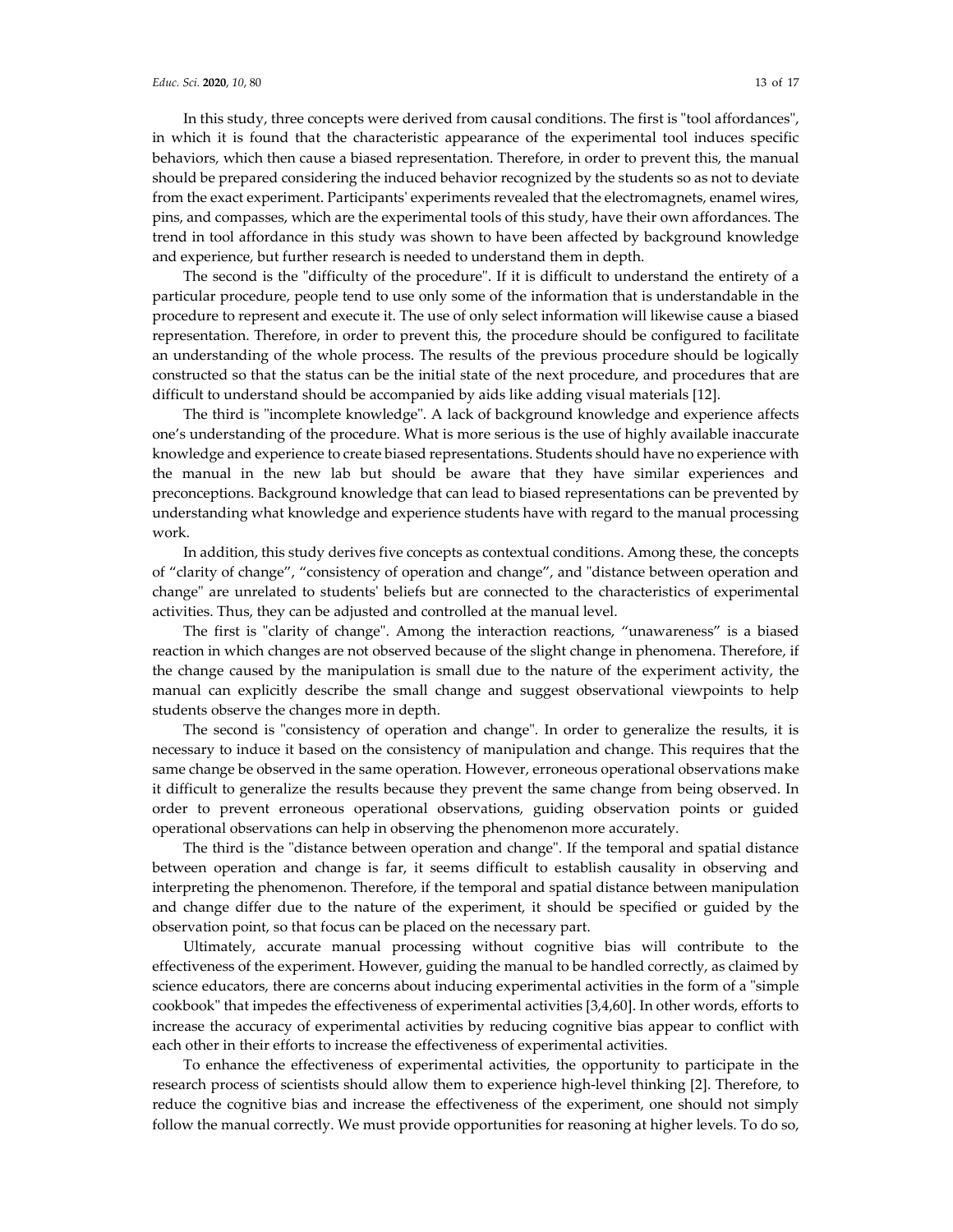the procedure needs to be presented separately as procedures that must be followed accurately and procedures that require scientific reasoning. Procedures that require accurate execution in the production of evidence should not be cognitively biased. Instead, procedures should be constructed in consideration of causal and contextual conditions. Conversely, procedures that evaluate evidence and require in-depth observation should provide an experience of observing a phenomenon as it is by reducing the portion of the expected outcome that can be inferred.

## **6. Conclusion**

Human beings use a heuristic strategy in problem-solving situations that lack information, thereby leading to biased thinking. It is necessary to focus on cognitive bias to identify and correct the cause of abnormal thinking. Cognitive bias is difficult to extract because it is handled almost automatically in dynamic situations. Therefore, this study attempted a new method for collecting and analyzing the thinking process. In this study, CVPs, eye movement data, RVPs, and experimental behavior were collected to diversify the data. The model was developed by inductive categorization by applying the grounded theory methodology.

Categories and concepts that emerged from cognitively-biased manual processing were derived. Manual processing consists of categories such as "phenomena" that represent and execute cognitive biases, "interactions" that match the representations and results of the workspace, "causal conditions" that affect the occurrence of cognitive bias, and "contextual conditions" that affect the type of interaction.

Cognitive bias occurs at points representing procedures and at points interacting with the workspace by executing representations. Therefore, to prevent cognitive bias, the manual should be developed considering the causal and contextual conditions that affect the cognitive bias of two points.

In addition, in order to increase the effectiveness of experimental activities, it is necessary to provide an opportunity to follow the procedure correctly and to observe the phenomenon as it is and to make high-level reasoning. To do this, the manual must be developed in two parts: one that must be followed exactly and one that requires scientific reasoning.

**Author Contributions:** Conceptualization, S.K. and I.Y.; methodology, S.K.; software, S.K.; validation, S.K., and I.Y.; formal analysis, S.K.; investigation, S.K.; resources, S.K.; data curation, S.K.; writing—original draft preparation, S.K. and I.Y.; writing—review and editing, S.K. and I.Y.; visualization, S.K.; supervision, S.K.; project administration, S.K. funding acquisition, S.K.. All authors have read and agreed to the published version of the manuscript.

**Funding:** This research was funded by the Ministry of Education of the Republic of Korea and the National Research Foundation of Korea (NRF-2018S1A5B5A02034210).

**Conflicts of Interest:** The authors declare no conflict of interest.

## **References**

- 1. Kipnis, M.; Hofstein, A. Inquiring the Inquiry Laboratory in High School. In *Contributions from Science Education Research*; Pintó, R., Couso, D., Eds.; Springer: Dordrecht, The Netherlands, 2007; pp. 297–306, doi:10.1007/978-1-4020-5032-9\_23.
- 2. Hofstein, A.; Domin, V.N. The Laboratory in Science Education: Foundations for the Twenty-First Century. *Sci. Educ.* **2004**, *88*, 28–54, doi:10.1002/sce.10106.
- 3. Osborne, J. Alternatives to Practical Work. *School Sci. Rev.* **1993**, *75*, 117–123.
- 4. Roth, W.-M. Experimenting in a Constructivist High School Physics Laboratory. *J. Res. Sci. Teach.* **1994**, *31*, 197–223, doi:10.1002/tea.3660310209.
- 5. Domin, D.S. Students' Perceptions of When Conceptual Development Occurs during Laboratory Instruction. *Chem. Educ. Res. Pract.* **2007**, *8*, 140–152, doi:10.1039/B6RP90027E.
- 6. Marzin, P.; de Vries, E. Students' Design of a Biometric Procedure in Upper Secondary School. *Int. J. Technol. Des. Educ.* **2013**, *23*, 361–376, doi:10.1007/s10798-011-9183-3.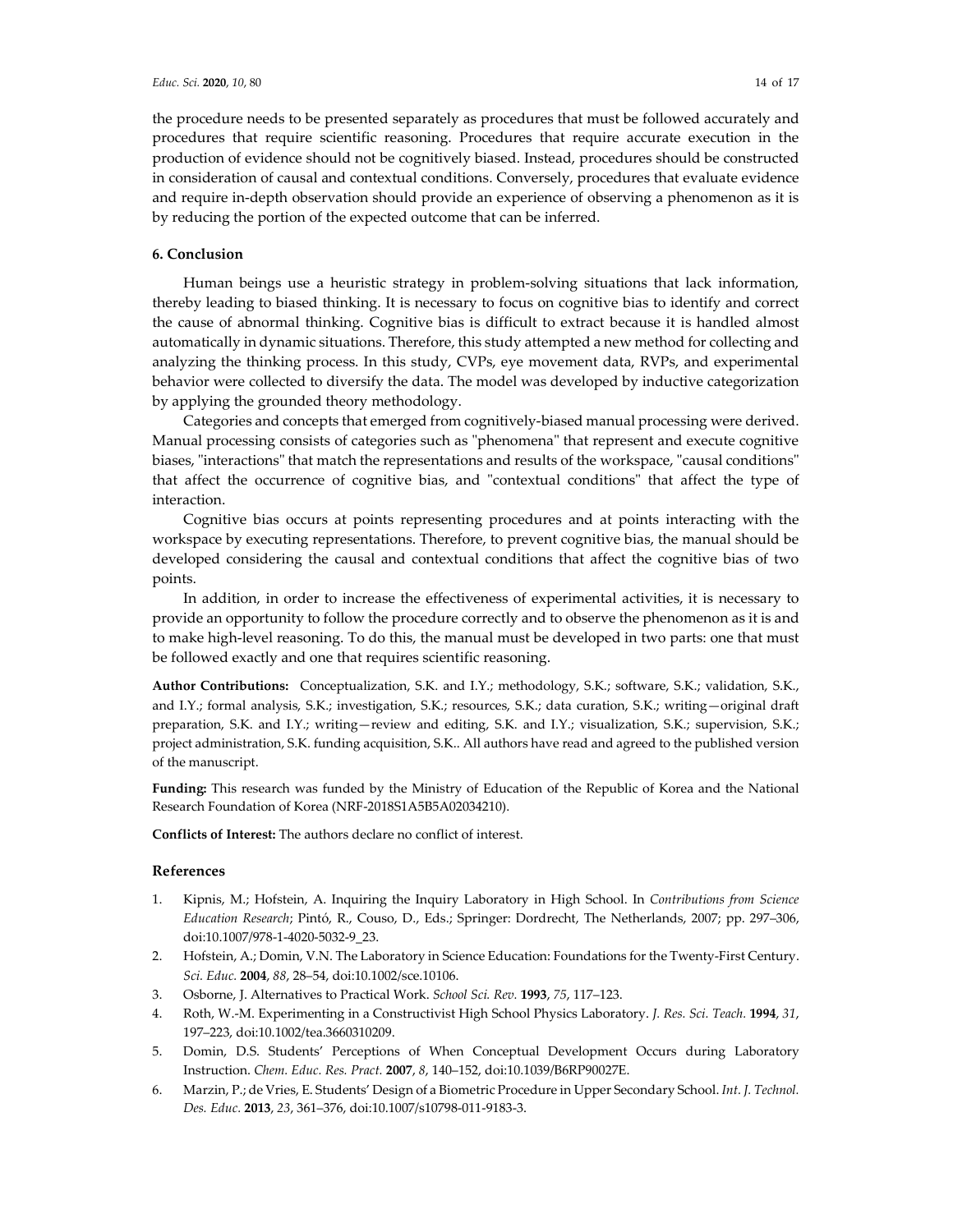- 7. Millar, R.; Lubben, F.; Got, R.; Duggan, S. Investigating in the School Science Laboratory: Conceptual and Procedural Knowledge and Their Influence on Performance. *Res. Pap. Educ.* **1994**, *9*, 207–248, doi:10.1080/0267152940090205.
- 8. Marzin, P.; De Vries, E. How Can We Take into Account Student Conceptions of the Facial Angle in a Palaeontology Laboratory Work? In *Proceedings of the 8th International Conference on International Conference for the Learning Sciences—Volume 2*; ICLS'08; International Society of the Learning Sciences: Utrecht, The Netherlands, 2008; pp. 43–50.
- 9. de Vries, E. Students' Construction of External Representations in Design-Based Learning Situations. *Learn. Instr.* **2006**, *16*, 213–227, doi:10.1016/j.learninstruc.2006.03.006.
- 10. ÇILDIR, S. Application of Task Analysis Method to Physics Laboratory Experiments. *Int. J. Res. Teach. Educ.* **2010**, *2*, 54–60.
- 11. Jalil, P.A. A Procedural Problem in Laboratory Teaching: Experiment and Explain, or Vice-Versa? *J. Chem. Educ.* **2006**, *83*, 159, doi:10.1021/ed083p159.
- 12. Dechsri, P.; Jones, L.L.; Heikkinen, H.W. Effect of a Labratory Manual Design Incorporating Visual Information-Processing Aids on Student Learning and Attitudes. *J. Res. Sci. Teach.* **1997**, *34*, 891–904, doi:10.1002/(SICI)1098-2736(199711)34:9<891::AID-TEA4>3.0.CO;2-P.
- 13. Davidowitz, B.; Rollnick, M. Enabling Metacognition in the Laboratory: A Case Study of Four Second Year University Chemistry Students. *Res. Sci. Educ.* **2003**, *33*, 43–69, doi:10.1023/A:1023673122220.
- 14. Davidowitz, B.; Rollnick, M.; Fakudze, C. Development and Application of a Rubric for Analysis of Novice Students' Laboratory Flow Diagrams. *Int. J. Sci. Educ.* **2005**, *27*, 43–59, doi:10.1080/0950069042000243754.
- 15. Johnstone, A.H.; El-Banna, H. Capacities, Demands and Processes—A Predictive Model for Science Education. *Educ. Chem.* **1986**, *23*, 80–84.
- 16. Gee, J. *Social Linguistics and Literacies: Ideology in Discourses*, 3rd ed.; Routledge: Bristol, PA, USA, 2007, doi:10.4324/9780203944806.
- 17. Johnstone, A.H. Chemistry Teaching—Science or Alchemy? *J. Chem. Educ.* **1997**, *74*, 262, doi:10.1021/ed074p262.
- 18. Haselton, M.G.; Bryant, G.A.; Wilke, A.; Frederick, D.A.; Galperin, A.; Frankenhuis, W.E.; Moore, T. Adaptive Rationality: An Evolutionary Perspective on Cognitive Bias. *Soc. Cognit.* **2009**, *27*, 733–763, doi:10.1521/soco.2009.27.5.733.
- 19. Evans, J.S.B.T. Dual-Processing Accounts of Reasoning, Judgment, and Social Cognition. *Annu. Rev. Psychol.* **2008**, *59*, 255–278, doi:10.1146/annurev.psych.59.103006.093629.
- 20. Kahneman, D. *Thinking, Fast and Slow*; Penguin Books: London, UK, 2012.
- 21. Klayman, J.; Ha, Y. Confirmation, Disconfirmation, and Information in Hypothesis Testing. *Psychol. Rev.*  **1987**, *94*, 211–228, doi:10.1037/0033-295X.94.2.211.
- 22. Kuhn, D.; Amsel, E.; O'Loughlin, M. *The Development of Scientific Thinking Skills*; Developmental psychology series; Academic Press: Orlando, FL, USA, 1988.
- 23. Schauble, L. Belief Revision in Children: The Role of Prior Knowledge and Strategies for Generating Evidence. *J. Exp. Child Psychol.* **1990**, *49*, 31–57, doi:10.1016/0022-0965(90)90048-D.
- 24. Dunbar, K.; Fugelsang, J. Scientific Thinking and Reasoning. In *The Cambridge Handbook of Thinking and Reasoning*; Holyyoak, K., Morrison, R., Eds.; Cambridge University Press: New York, NY, USA, 2005; pp. 705–725.
- 25. van der Graaf, J.; Segers, E.; Verhoeven, L. Scientific Reasoning in Kindergarten: Cognitive Factors in Experimentation and Evidence Evaluation. *Learn. Individ. Differ.* **2016**, *49*, 190–200, doi:10.1016/j.lindif.2016.06.006.
- 26. Stover, S. Two Wrongs Make a Right: Using Pseudoscience and Reasoning Fallacies to Complement Primary Literature. *J. Coll. Sci. Teach.* **2016**, *45*, 23-27, doi:10.2505/4/jcst16\_045\_03\_23.
- 27. Liu, S.; Lawrenz, F. Exploring College Students' Cognitive Patterns during Reasoning. *Int. J. Sci. Educ.* **2018**, *40*, 1736–1754, doi:10.1080/09500693.2018.1511072.
- 28. Varma, K.; Van Boekel, M.; Varma, S. Middle School Students' Approaches to Reasoning about Disconfirming Evidence. *JEDP* **2018**, *8*, 28, doi:10.5539/jedp.v8n1p28.
- 29. Koslowski, B. Scientific Reasoning: Explanation, Confirmation Bias, and Scientific Practice. In *Handbook of the Psychology of Science*; Feist Gregory, J., Gorman Michael, E., Eds.; Springer: New York, NY, USA, 2013; pp. 151–192.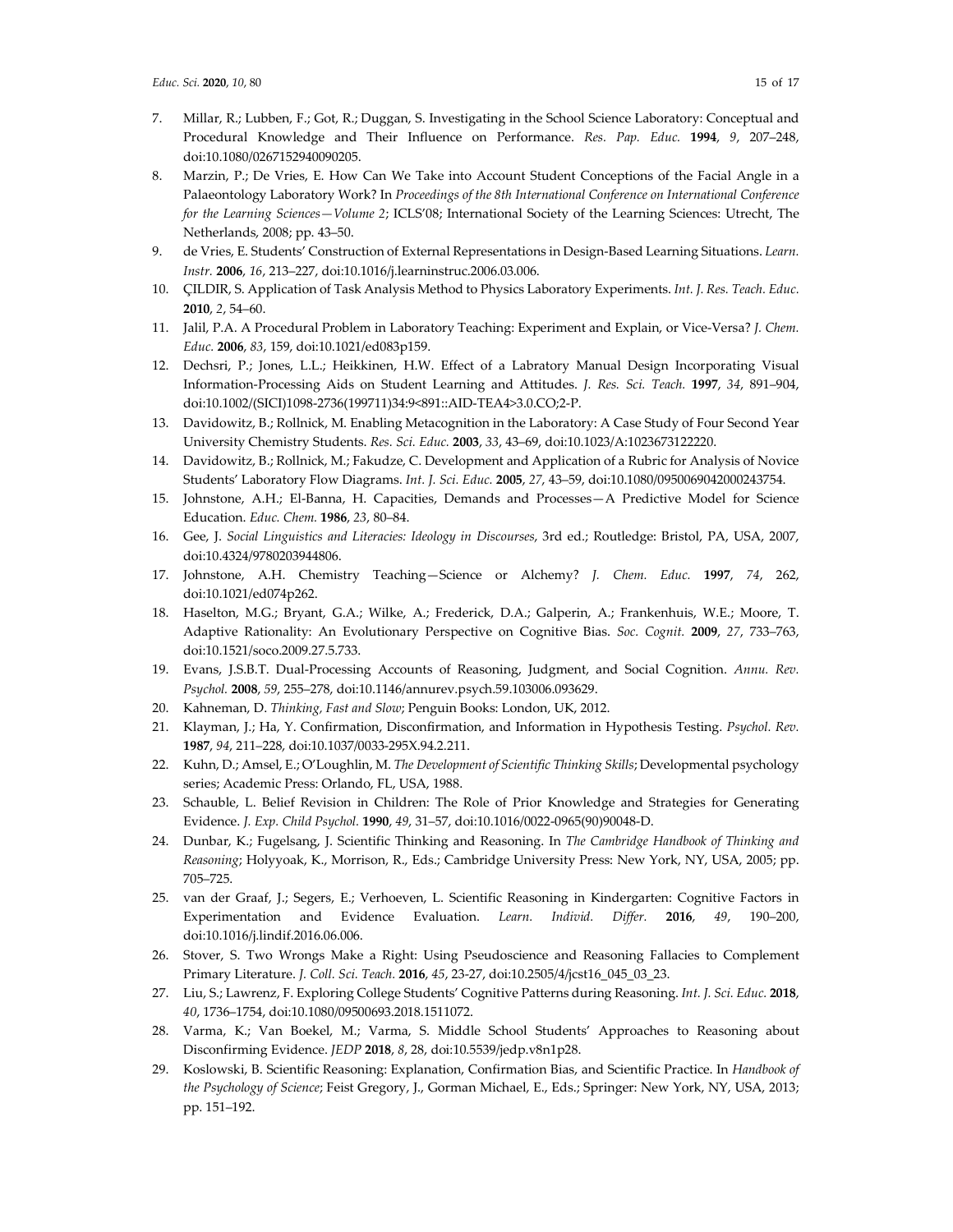- 30. Woods, D. Process-Tracing Methods for the Study of Cognition Outside of the Experimental Psychology Laboratory. In *Decision Making in Action: Models and Methods*; Klein, G., Orasanu, J., Calderwood, R., Zsambok, C., Eds.; Ablex Publishing: Westport, CT, USA, 1993; pp. 228–251.
- 31. Patrick, J.; James, N. Process Tracing of Complex Cognitive Work Tasks. *J. Occup. Organ. Psychol.* **2004**, *77*, 259–280, doi:10.1348/096317904774202171.
- 32. Russo, J.E. A Software System for the Collection of Retrospective Protocols Prompted by Eye Fixations. *Behav. Res. Methods Instrum.* **1979**, *11*, 177–179, doi:10.3758/BF03205643.
- 33. Someren, M.W. van; Barnard, Y.F.; Sandberg, J.A.C. *The Think Aloud Method: A Practical Guide to Modelling Cognitive Processes*; Academic Press: London, UK, 1994.
- 34. Eger, N.; Ball, L.J.; Stevens, R.; Dodd, J. Cueing Retrospective Verbal Reports in Usability Testing Through Eye-Movement Replay; In *Proceedings of HCI 2007 The 21st British HCI Group Annual Conference on People and Computers*; BCS–HCL'07; The British Computer Sociery: Lancaster, UK, 2007; pp. 129–137, doi:10.14236/ewic/HCI2007.13.
- 35. Olsen, A.; Smolentzov, L.; Strandvall, T. Comparing Different Eye Tracking Cues When Using Theretrospective Think Aloud Method in Usability Testing. *In Proceedings of the 24th British HCI Conference*; BCS'10; British Computer Society: Dundee, UK, 2010; pp. 45-53, doi:10.14236/ewic/HCI2010.8.
- 36. van Gog, T.; Jarodzka, H.; Scheiter, K.; Gerjets, P.; Paas, F. Attention Guidance during Example Study via the Model's Eye Movements. *Comput. Hum. Behav.* **2009**, *25*, 785–791, doi:10.1016/j.chb.2009.02.007.
- 37. Corbin, J.M.; Strauss, *A. Basics of Qualitative Research: Techniques and Procedures for Developing Grounded Theory*; Sage Publication: Thousand Oaks, CA, USA, 2008.
- 38. Tversky, A.; Kahneman, D. Judgment under Uncertainty: Heuristics and Biases. *Science* **1974**, *185*, 1124– 1131, doi:10.1126/science.185.4157.1124.
- 39. Paivio, A. *Mental Representations: A Dual Coding Approach*; Oxford University Press: New York, NY, USA, 1990.
- 40. Abrahams, I.; Millar, R. Does Practical Work Really Work? A Study of the Effectiveness of Practical Work as a Teaching and Learning Method in School Science. *Int. J. Sci. Educ.* **2008**, *30*, 1945–1969, doi:10.1080/09500690701749305.
- 41. Jonassen, D.H. Toward a Design Theory of Problem Solving. *ETR D* **2000**, *48*, 63–85, doi:10.1007/BF02300500.
- 42. Dixon, P.; Faries, J.; Gabrys, G. The Role of Explicit Action Statements in Understanding and Using Written Directions. *J. Mem. Lang.* **1988**, *27*, 649–667, doi:10.1016/0749-596X(88)90013-7.
- 43. Guthrie, J.T.; Bennett, S.; Weber, S. Processing Procedural Documents: A Cognitive Model for Following Written Directions. *Educ. Psychol. Rev.* **1991**, *3*, 249–265, doi:10.1007/BF01320078.
- 44. Ganier, F.; Gombert, J.-E.; Fayol, M. Effets du format de présentation des instructions sur l'apprentissage des procédures à l'aide de documents techniques/(The effects of instructional formats on procedural learning when using technical documents). *Le Trav. Hum. Paris* **2000**, *63*, 121–152.
- 45. Kieras, D.E.; Bovair, S. The Acquisition of Procedures from Text: A Production-System Analysis of Transfer of Training. *J. Mem. Lang.* **1986**, *25*, 507–524, doi:10.1016/0749-596X(86)90008-2.
- 46. Gibson, J.J. *The Ecological Approach to Visual Perception: Classic Edition*, 1st ed.; Psychology Press: New York, NY, USA, 2014, doi:10.4324/9781315740218.
- 47. Osiurak, F.; Badets, A. Tool Use and Affordance: Manipulation-Based versus Reasoning-Based Approaches. *Psychol. Rev.* **2016**, *123*, 534–568, doi:10.1037/rev0000027.
- 48. Schwarz, N.; Bless, H.; Strack, F.; Klumpp, G. Ease of Retrieval as Information: Another Look at the Availability Heuristic. *J. Personal. Soc. Psychol.* **1991**, *61*, 195–202, doi:10.1037/0022-3514.61.2.195.
- 49. Mohammed, M.A.; Swales, J.M. Factors Affecting the Successful Reading of Technical Instructions. *Read. Foreign Lang.* **1984**, *2*, 206–217.
- 50. Chinn, C.; Brewer, W. An empirical test of a taxonomy of responses to anomalous data in science. *J. Res. Sci. Teach.* **1998**, *35*, 623–654.
- 51. Koslowski, B. *Theory and Evidence: The Development of Scientific Reasoning*; The MIT Press: Cambridge, MA, USA, 1996.
- 52. Klaczynski, P.A. Motivated Scientific Reasoning Biases, Epistemological Beliefs, and Theory Polarization: A Two-Process Approach to Adolescent Cognition. *Child. Dev.* **2000**, *71*, 1347–1366, doi:10.1111/1467- 8624.00232.